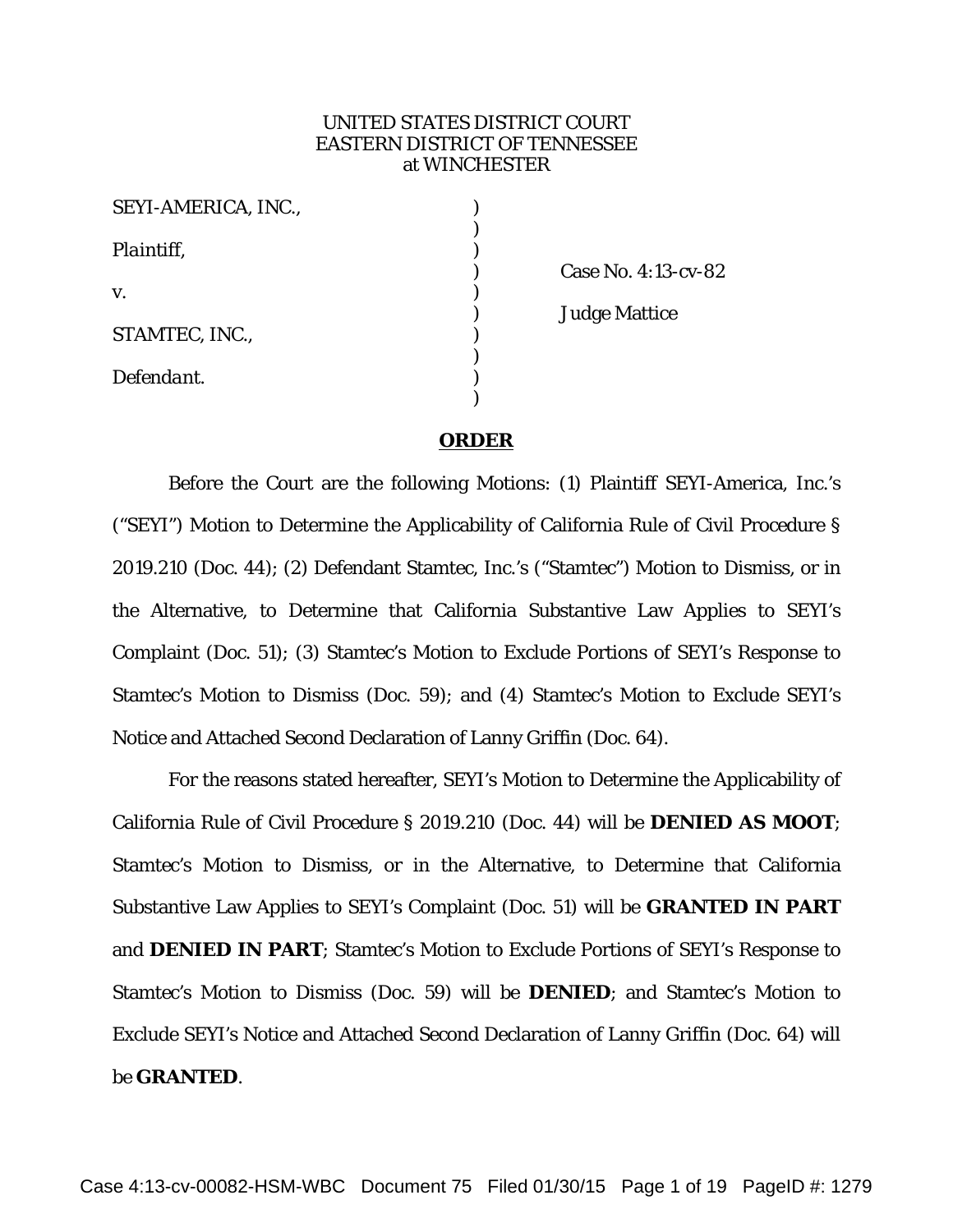### **I. INTRODUCTION**

 On April 4, 2014, the parties attended a hearing on a discovery dispute before the Honorable Magistrate Judge William B. Mitchell Carter. (Doc. 45 at 1; Doc. 52 at 2). At the hearing's conclusion, Magistrate Judge Carter determined that before the discovery dispute could be ruled upon, certain choice of law issues had to be resolved. (*Id*.). As a result, SEYI filed its Motion to Determine the Applicability of California Rule of Civil Procedure § 2019.210 (Doc. 44), and Stamtec filed its Motion to Dismiss, or in the Alternative, to Determine that California Substantive Law Applies to SEYI's Complaint (Doc. 51).

 At the core of the parties' present dispute is whether section 2019.210 of the California Code of Civil Procedure applies to SEYI's claim for misappropriation of trade secrets. In relevant part, section 2019.210 provides: "[i]n any action alleging the misappropriation of a trade secret under the Uniform Trade Secrets Act . . . , before commencing discovery relating to the trade secret, the party alleging the misappropriation shall identify the trade secret with reasonable particularity . . . ." Although SEYI asserts its claim for misappropriation of trade secrets pursuant to Tenn. Code Ann. § 47-25-1701 *et seq*., Stamtec contends that California law governs SEYI's claims pursuant Tennessee's choice of law framework and, as a result, section 2019.210 bars SEYI from beginning discovery on its misappropriation of trade secrets claim because SEYI has not identified the trade secrets at issue with reasonable particularity. Conversely, SEYI contends that section 2019.210 has no application to its misappropriation of trade secrets claim because Tennessee law governs its claims. The parties' instant motions thus present the peculiar situation of a California corporation,

2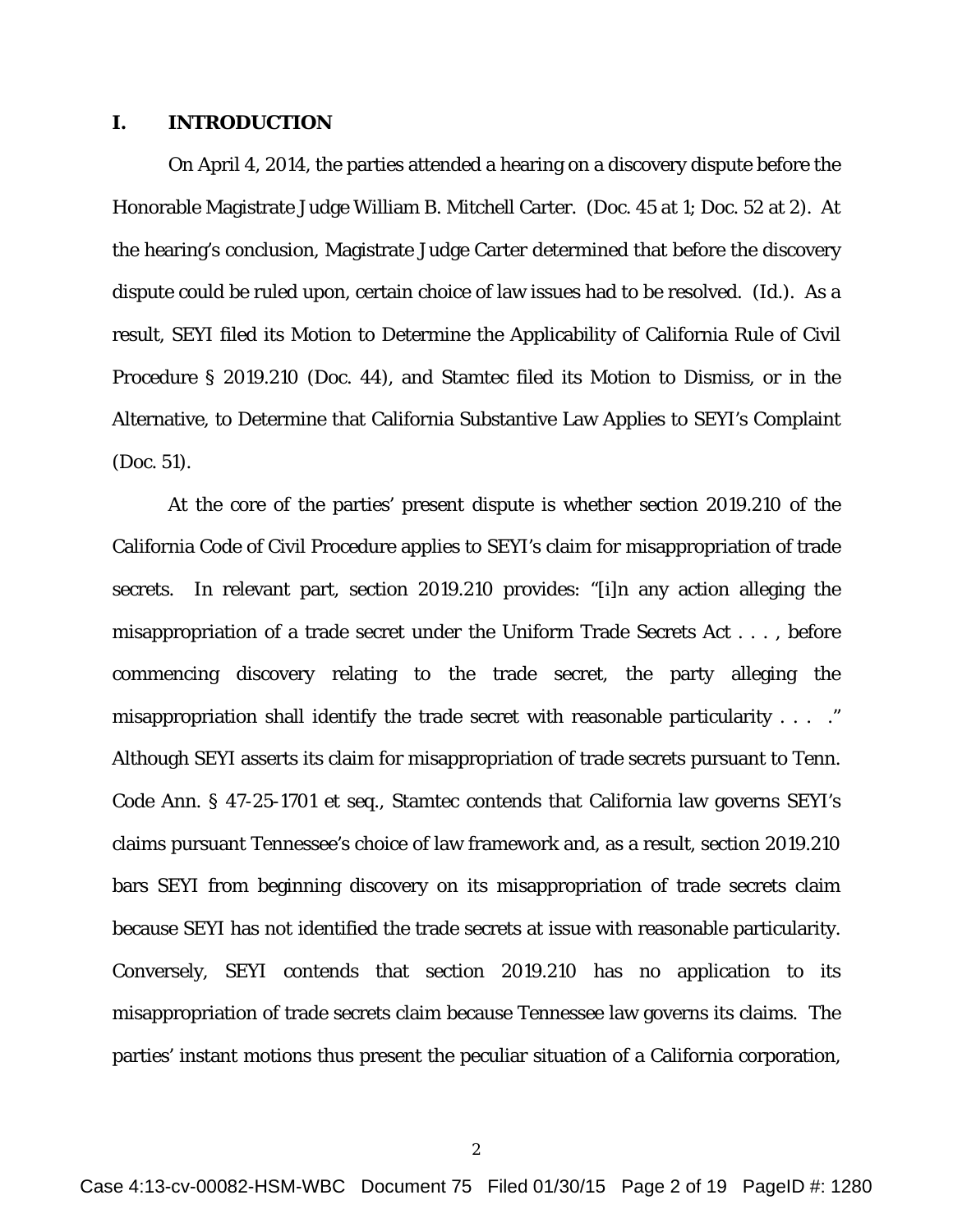SEYI, advocating for application of Tennessee law and a Tennessee corporation, Stamtec, advocating for application of California law.

 In connection with briefing the choice of law issues presently before the Court, Stamtec has also filed two Motions to Exclude (Docs. 59, 64): one seeking to exclude portions of SEYI's Response to Stamtec's Motion to Dismiss (Doc. 57), and one seeking to exclude SEYI's Notice and Attached Second Declaration of Lanny Griffin (Docs. 63, 63-1). First, Stamtec argues that portions of SEYI's Response to Stamtec's Motion to Dismiss should be excluded based on the Court's May 8, 2014 order stating that it would not consider SEYI's untimely filed reply brief in support of its Motion to Determine the Applicability of California Rule of Civil Procedure § 2019.210. (*See* Doc. 56). Stamtec argues that SEYI's Response to its Motion to Dismiss "contains verbatim sections of the previously excluded Reply" and, thus, should not be considered by the Court. (Doc. 59 at 1-2). Stamtec has misconstrued the extent of the Court's May 8, 2014 order. Although SEYI's Response to Stamtec's Motion to Dismiss may contain similar, or even verbatim, arguments previously asserted in its untimely filed reply brief, SEYI has reasserted these arguments in a timely filed response to a separate motion filed by Stamtec. That the Court was unwilling to consider an untimely filed reply brief does not foreclose SEYI's ability to assert similar, or even verbatim, arguments in timely responding to a separate motion filed by Stamtec. Accordingly, Stamtec's Motion to Exclude Portions of SEYI's Response to Stamtec's Motion to Dismiss (Doc. 59) will be **DENIED**.

 Next, Stamtec argues that SEYI's Notice and Attached Second Declaration of Lanny Griffin (Doc. 63) should be excluded from consideration for failure to comply with Local Rule 7.1(d). Local Rule 7.1(d) provides that "[n]o additional briefs, affidavits,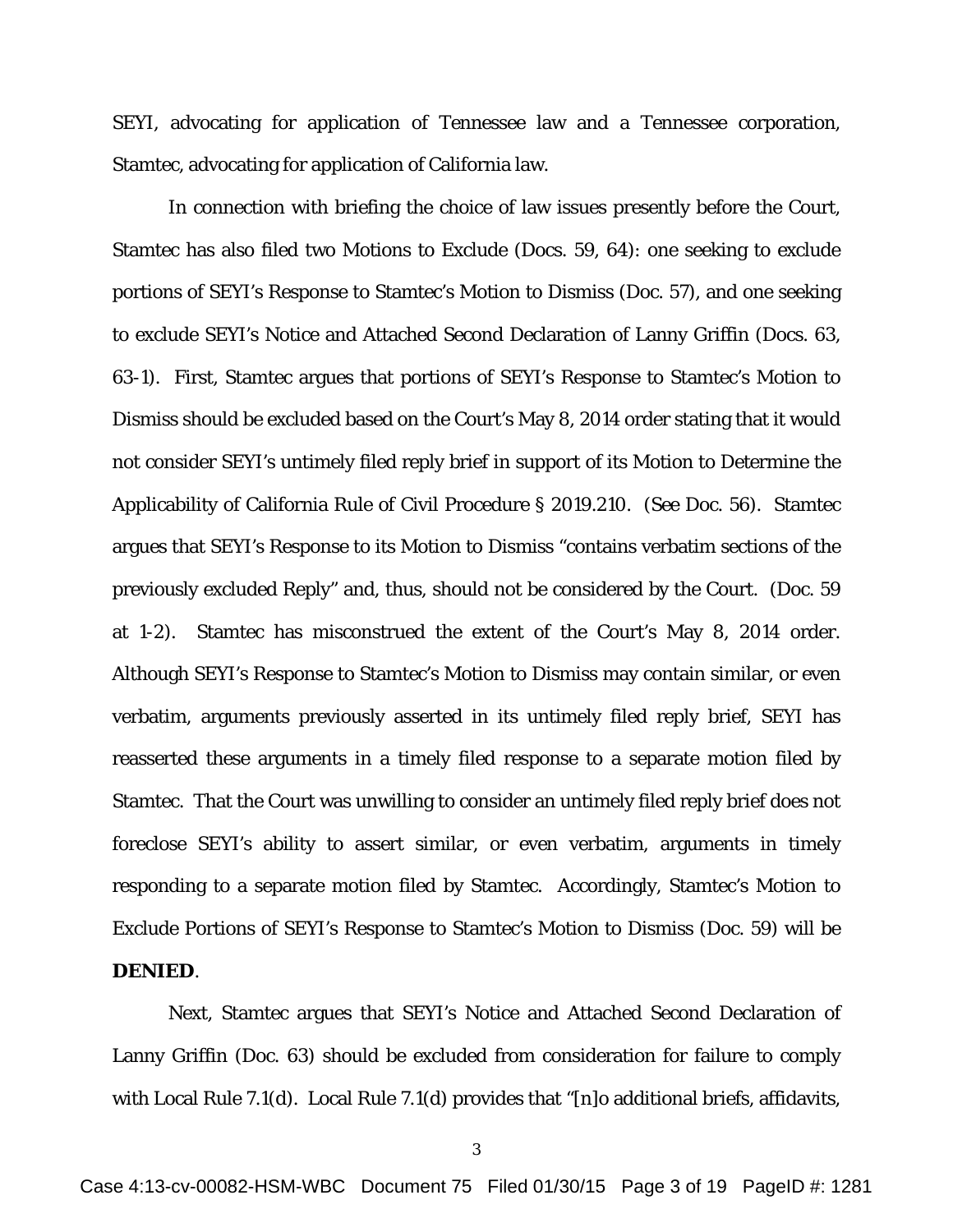or other papers in support of or in opposition to a motion shall be filed without prior approval of the Court, except that a party may file a supplemental brief of no more than 5 pages to call to the Court's attention developments occurring after a party's final brief is filed." SEYI filed its Notice and Attached Second Declaration of Lanny Griffin after the parties had fully briefed SEYI's Motion to Determine the Applicability of California Rule of Civil Procedure § 2019.210 and Stamtec's Motion to Dismiss, or in the Alternative, to Determine that California Substantive Law Applies to SEYI's Complaint. SEYI did not seek the Court's approval before filing the Second Declaration of Lanny Griffin and, thus, has not complied with Local Rule 7.1(d). Accordingly, Stamtec's Motion to Exclude will be **GRANTED**. The Court will not consider the SEYI's Notice and Second Declaration of Lanny Griffin (Docs. 63, 63-1) in ruling on SEYI's Motion to Determine the Applicability of California Rule of Civil Procedure § 2019.210 or Stamtec's Motion to Dismiss, or in the Alternative, to Determine that California Substantive Law Applies to SEYI's Complaint.

## **II. BACKGROUND AND FACTS**

At the outset, the Court notes that the parties have provided the Court with very little evidentiary support for their respective arguments regarding choice of law. In support of its Motion, SEYI offers a five paragraph declaration from its Vice President, Lanny Griffin and a copy of its "Designation of Trade Secrets" filed in related litigation currently pending in California state court. (*See* Docs. 45-1, 45-2). According to Lanny Griffin, SEYI's corporate office is located in Walnut, California and "is primarily responsible for coordinating [SEYI's] activities with [its] Taiwanese parent company, and for performing [SEYI's] accounting functions." (Doc. 45-1 at 1). SEYI also has an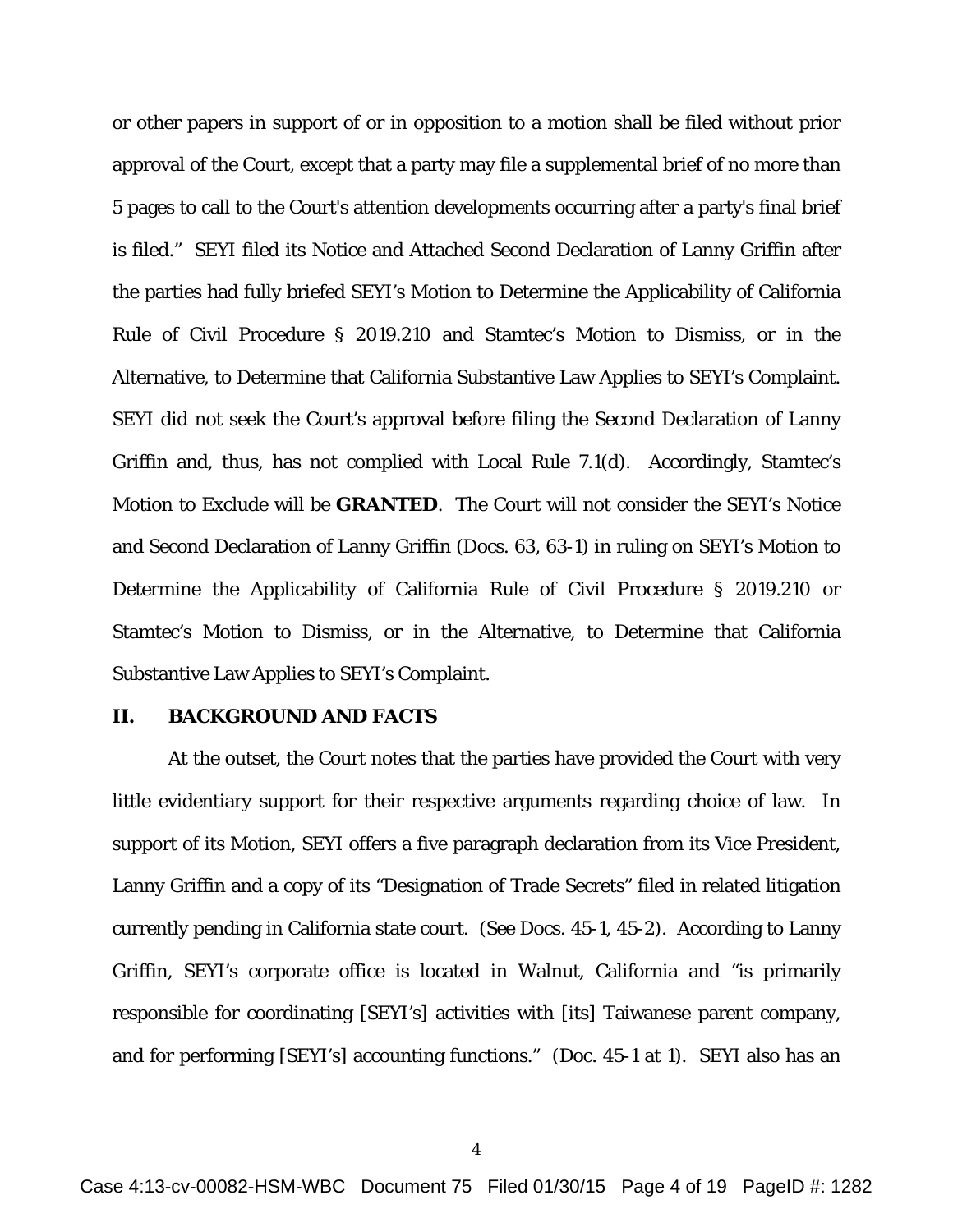office in Tullahoma, Tennessee, which handles most of SEYI's sales and service operations.1 (*Id*.).

 Similarly, in support of its Motion, Stamtec has provided the Court only with pleadings and orders from related litigation currently pending in both California and Tennessee and the deposition testimony of Ronald Ostrin taken in connection with related litigation. (*See e.g.*, Docs. 52-1, 52-2, 52-3, 52-4). Aside from the parties' limited evidentiary submissions, the parties rely on the allegations in SEYI's Complaint to provide background regarding the present choice of law dispute. Although the allegations in SEYI's Complaint do not constitute evidence, the Court will summarize the allegations because, in addition to seeking a choice of law determination, Stamtec has moved to dismiss SEYI's claims.

According to its Complaint, SEYI is a California corporation engaged in the business of selling stamping presses. (Doc. 1 at 1). SEYI's principal place of business is in California. (*Id*.). Stamtec is a Tennessee corporation also engaged in the business of selling stamping presses. (*Id*.). Stamtec's principal place of business is in Tennessee. (*Id*.). Non-party Andrew Chase is a stamping press salesman and the owner of Stamping Solutions, Inc. ("SSI"). (*Id*.). SEYI alleges that Chase and SSI were Stamtec's agents or, alternatively, that they were engaged in a conspiracy with Stamtec to misappropriate SEYI's trade secrets and interfere with its business relationships. (*Id*. at 1-2).

 SEYI uses "software known as the ACT database to maintain confidential information relating to business activities and customer information," which is stored

<sup>1</sup> Griffin also previously served as Vice President for Stamtec and has testified that "Stamtec's headquarters are located in Manchester, Tennessee, and Stamtec's sales and service operation are run from its Manchester, Tennessee office." (*Id*. at 2).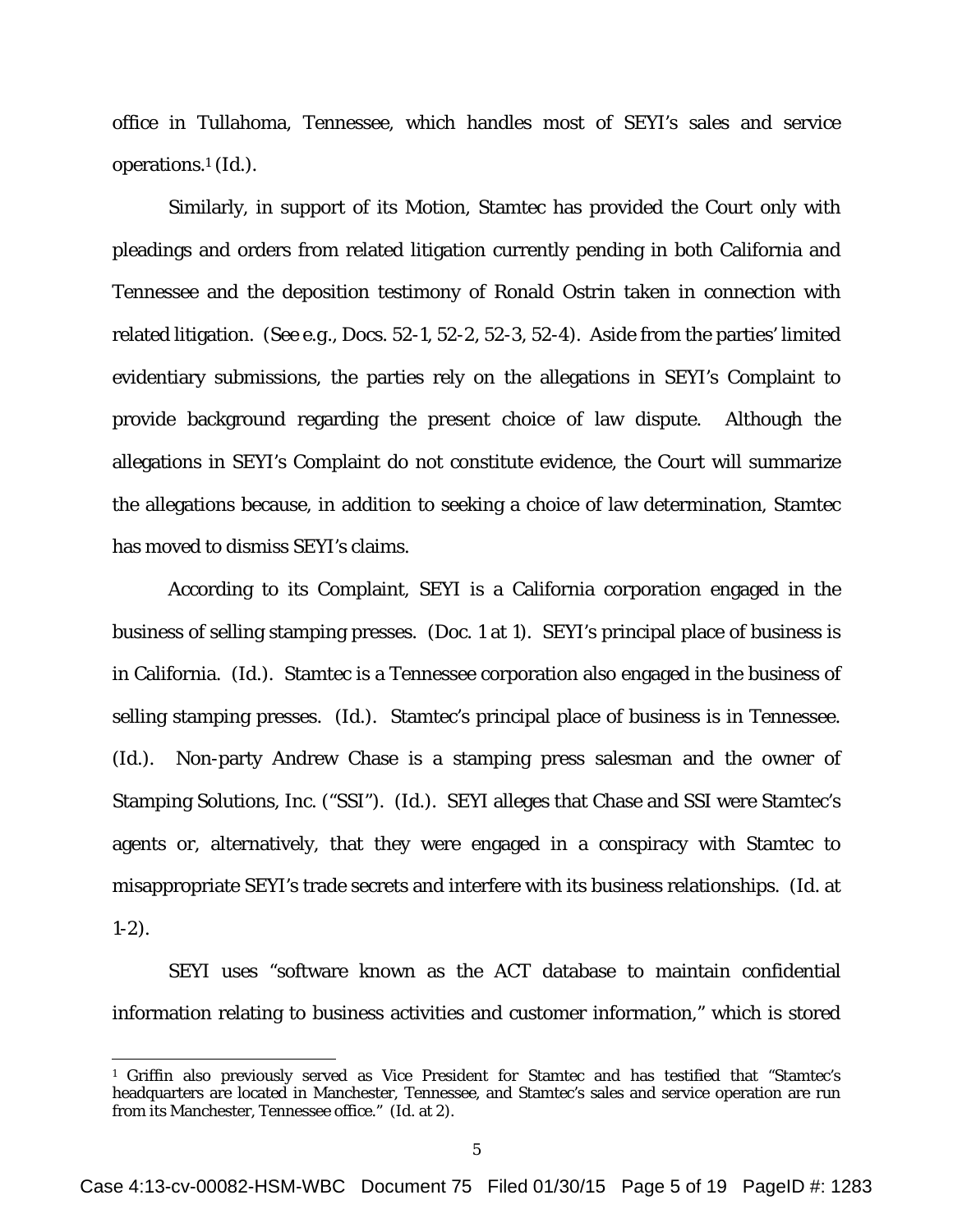"for the purpose of efficiently pursuing sales and maintaining relationships with its customers and prospective customers." (*Id*. at 2). Information maintained on the ACT database includes actual and potential customer information, as well as "emails and other communications with SEYI clients, notes of oral communication with SEYI clients and prospects, and inter-office and intra-office emails concerning the needs and desires of SEYI clients and prospects." (*Id*. at 2-3). The ACT database also contains information concerning SEYI products and services, including "prices, costs, future plans, business affairs, trade secrets, technical information, customer lists, proposals, and purchase orders." (*Id*. at 3).

 SEYI makes efforts to keep information maintained on the ACT database secret. (*Id*. at 4). Physical and electronic access to the ACT database is "strictly limited . . . to customer-facing personnel working on SEYI's behalf" and is "granted on a need-toknow basis." (*Id*. at 2). Additionally, "SEYI advises every user of the ACT database that [information contained in the database] is confidential and proprietary and that it may not be disclosed to anyone who has not been authorized by SEYI to have access to it." (*Id*. at 4). Based on these allegations, SEYI contends that information maintained on the ACT database qualifies as trade secret information. (*Id*. at 3-4).

 In April 2006, Chase approached SEYI "and suggested doing business together." (*Id*. at 2). Chase and SEYI thereafter agreed that Chase, through SSI, would "market products for SEYI on a recoverable draw against commission basis." (*Id*.). Chase and SSI were granted access to SEYI's ACT database so that they could generate sales for SEYI. (*Id*. at 3). Chase and SSI, however, "failed to generate sufficient sales to cover the monthly draws, and over the course of several years accumulated substantial debt to SEYI." (*Id*.). In July 2010, SEYI notified Chase and SSI that it would not lend them any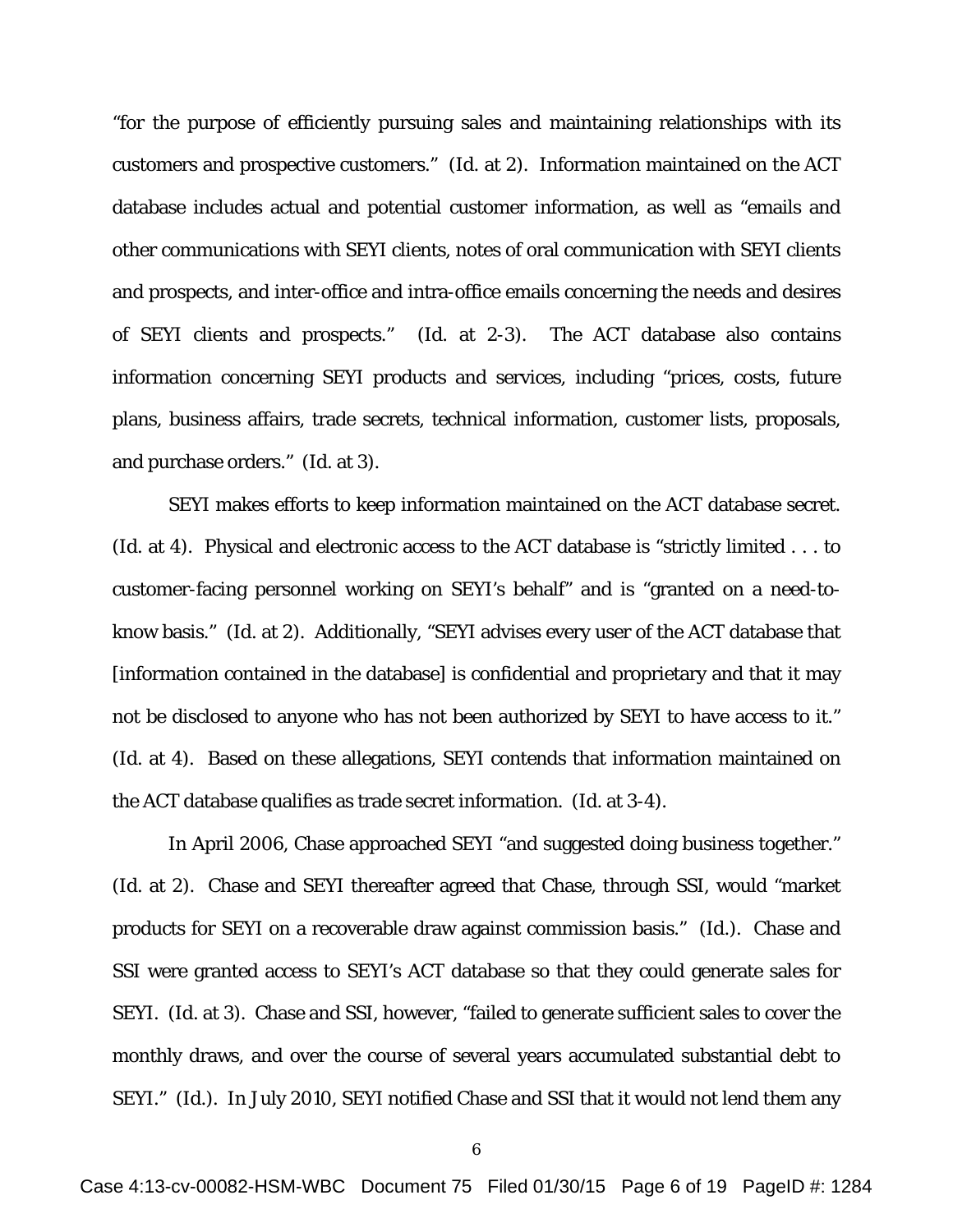additional money against future commissions, and, as a result, Chase and SSI decided to leave SEYI. (*Id*.). According to SEYI, when Chase and SSI left, they took "purchase orders, specification sheets, emails, invoices, checks and other proprietary documents belonging to SEYI." (*Id*.). Additionally, Chase and SSI retained a copy of SEYI's ACT database.2 (*Id*.). SEYI alleges that Chase did not return SEYI's trade secret information in his possession despite initially indicating that he would do so. (*Id*. at 4).

 After leaving SEYI, "Chase and SSI went to work for Stamtec." (*Id*.). According to SEYI, Stamtec, Chase and SSI "accessed SEYI's ACT database, and used [SEYI's trade secret information] to successfully compete with SEYI" by not only going after "the prospects Chase and SSI were developing themselves while at SEYI, but also those being developed by others at SEYI." (*Id*.).

 Based on these allegations, SEYI's Complaint asserts claims against Stamtec for: (1) misappropriation of trade secrets in violation of Tennessee Code Annotated § 47-25- 1701 *et seq*.; (2) interference with business relations; and, alternatively (3) conspiracy to misappropriate trade secrets and interfere with business relationships. (*Id*. at 5-6).

#### **III. ANALYSIS**

 $\overline{a}$ 

### **a. Choice of Law**

 "[W]hen jurisdiction is based on diversity of citizenship, a federal court must apply the choice-of-law rules of the state in which it sits." *Mahne v. Ford Motor Co.*, 900 F.2d 83, 85 (6th Cir. 1990) (citing *Klaxon Co. v. Stentor Electric Mfg. Co.*, 313 U.S. 487 (1941)). With regard to tort claims, Tennessee has adopted the choice of law analysis set

<sup>2</sup> SEYI alleges that "[a]lthough it took the necessary measures to prevent Chase and SSI from linking to SEYI's central mainframe database, [information on the ACT database] predating their departure, [] already resided on Chase's computer . . . [and] could not be erased because Chase and SSI did not grant SEYI physical access to their computer, despite SEYI's requests." (Doc. 1 at 3).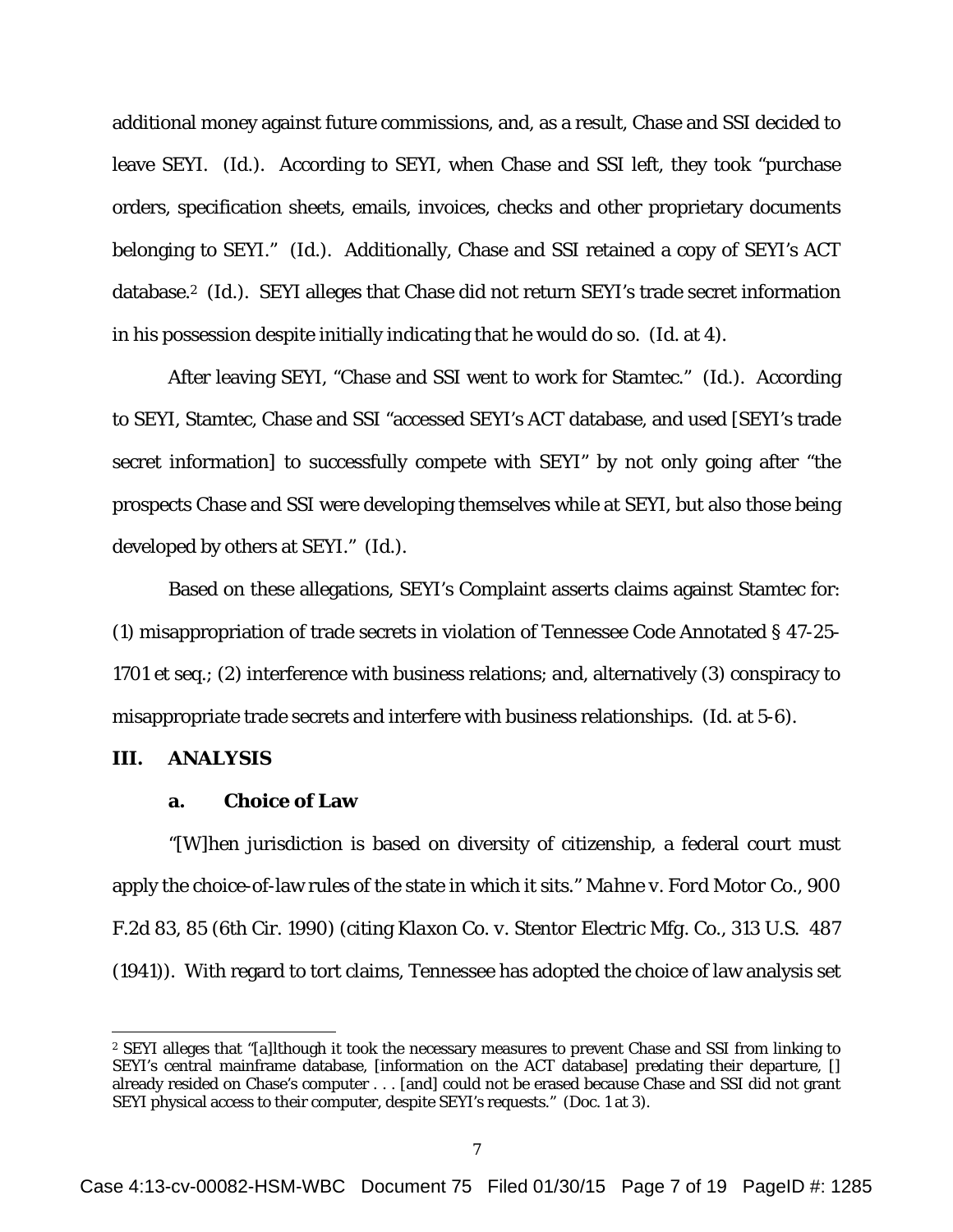forth in Restatement (Second) of Conflict of Laws.3 *Hataway v. McKinley*, 830 S.W.2d 53, 59 (Tenn. 1992). Pursuant to the Restatement, "[a] court, subject to constitutional restriction, will follow a statutory directive of its own state on choice of law." Restatement (Second) of Conflict of Laws § 6(1) (1971); *see Hataway,* 830 S.W.2d at 59, nn. 2-3 (adopting sections 145 and 175 of the Restatement which incorporate section 6); *State ex rel. Smith v. Early*, 934 S.W.2d 655, 657 (Tenn. Ct. App. 1996). In determining

whether a statutory directive regarding choice of law exists, the Restatement explains:

A court will rarely find that a question of choice of law is explicitly covered by statute. That is to say, a court will rarely be directed by statute to apply the local law of one state, rather than the local law of another state, in the decision of a particular issue. On the other hand, the court will constantly be faced with the question whether the issue before it falls within the intended range of application of a particular statute. The court should give a local statute the range of application intended by the legislature when these intentions can be ascertained and can constitutionally be given effect. If the legislature intended that the statute should be applied to the out-of-state facts involved, the court should so apply it unless constitutional considerations forbid. On the other hand, if the legislature intended that the statute should be applied only to acts taking place within the state, the statute should not be given a wider range of application. Sometimes a statute's intended range of application will be apparent on its face, as when it expressly applies to all citizens of a state including those who are living abroad. When the statute is silent as to its range of application, the intentions of the legislature on the subject can sometimes be ascertained by a process of interpretation and construction. Provided that it is constitutional to do so, the court will apply a local statute in the manner intended by the legislature even when the local law of another state would be applicable under usual choice-of-law principles.

Restatement (Second) of Conflict of Laws § 6, cmt. b.

 $\overline{a}$ 3 In its Motion, SEYI argues that the choice of law issue presently before this Court should be limited to whether discovery in this case is governed by section 2019.210 of the California Code of Civil Procedure. In its Motion, Stamtec frames the choice of law issue more broadly, seeking a determination that California law controls SEYI's tort claims. Because the choice of law analysis set forth in the Restatement (Second) of Conflict of Laws applies in determining which state's law governs tort claims, the Court agrees with Stamtec that the issue presently before the Court is whether Tennessee law or California law will govern SEYI's claims.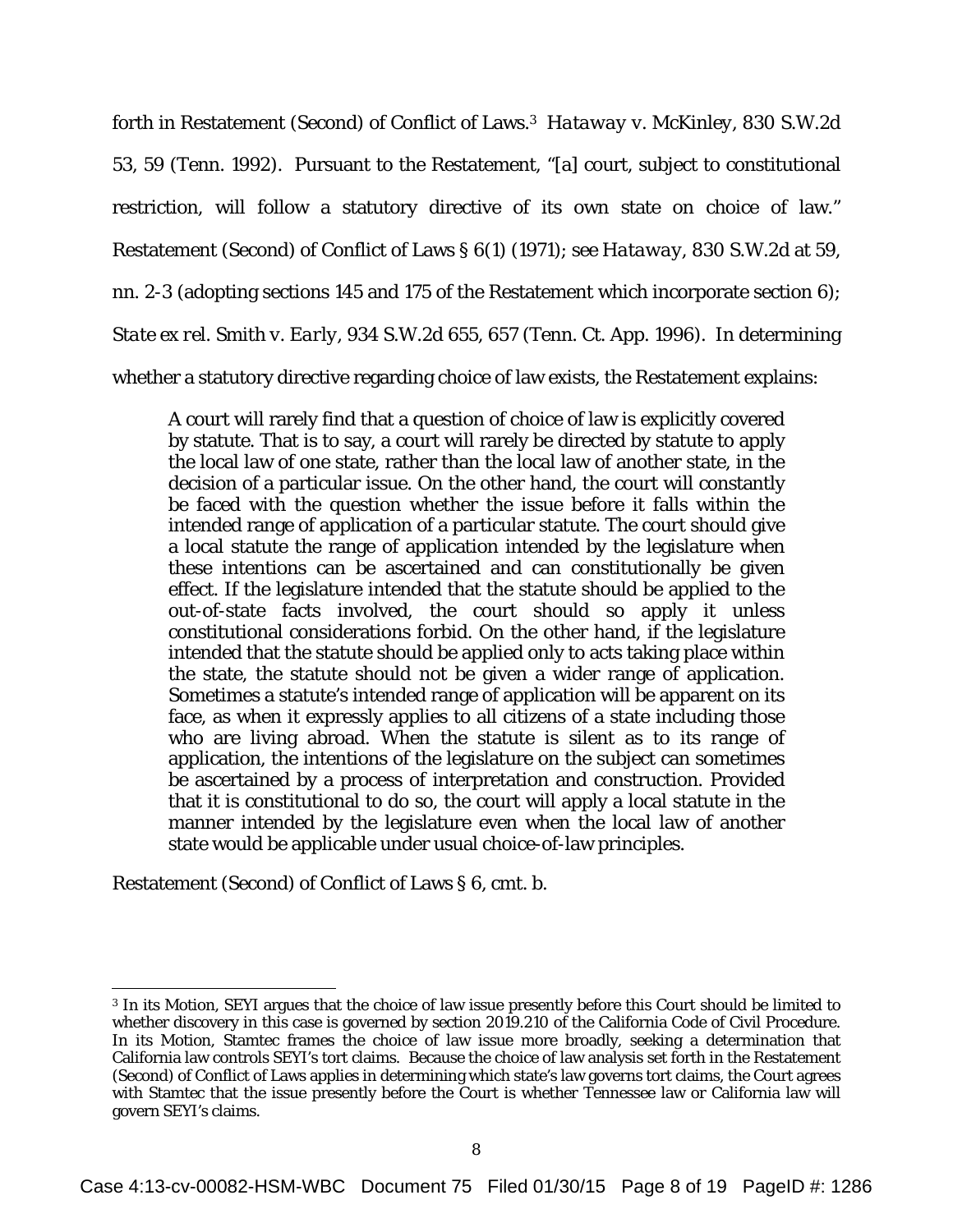Relying on the commentary in the Restatement, SEYI contends that the broadly crafted provisions of Tennessee's Uniform Trade Secrets Act are consistent with application of the statute to out-of-state conduct such that it requires application of the "local statute" to its statutory claim for misappropriation of trade secrets. Specifically, SEYI notes that, under Tennessee's Uniform Trade Secrets Act, any "person" may bring an action against another "person" for misappropriation of a trade secret, and that "person" is broadly defined as "a natural person, corporation, business trust, estate, trust, partnership, association, joint venture, government, governmental subdivision or agency, or any other legal or commercial entity." *See* Tenn. Code Ann. §§ 47-25- 1702(2),(3). Based on the commentary to section six of the Restatement and the broad language of Tennessee's Uniform Trade Secrets Act, SEYI contends that application of Tennessee law is required because the Tennessee legislature did not include any geographical limitations in enacting the Uniform Trade Secrets Act.

 Section 6(1) of the Restatement provides that "[a] court, subject to constitutional restrictions, will follow a statutory directive of its own state on choice of law." The commentary to section six contemplates that, under certain circumstances, a legislature may implicitly direct application of a local statute to out of state conduct. However, the Restatement also states that courts "should give a local statute the range of application intended by the legislature when these intentions can be ascertained" and that "the intentions of the legislature on the subject can sometimes be ascertained by a process of interpretation and construction." Restatement (Second) of Conflict of Laws § 6, cmt. b.

 The Court finds that Tennessee's Uniform Trade Secrets Act does not contain an implicit statutory directive that mandates application of Tennessee law to SEYI's claim for misappropriation of trade secrets. The reasoning set forth in *Dale v. Ala*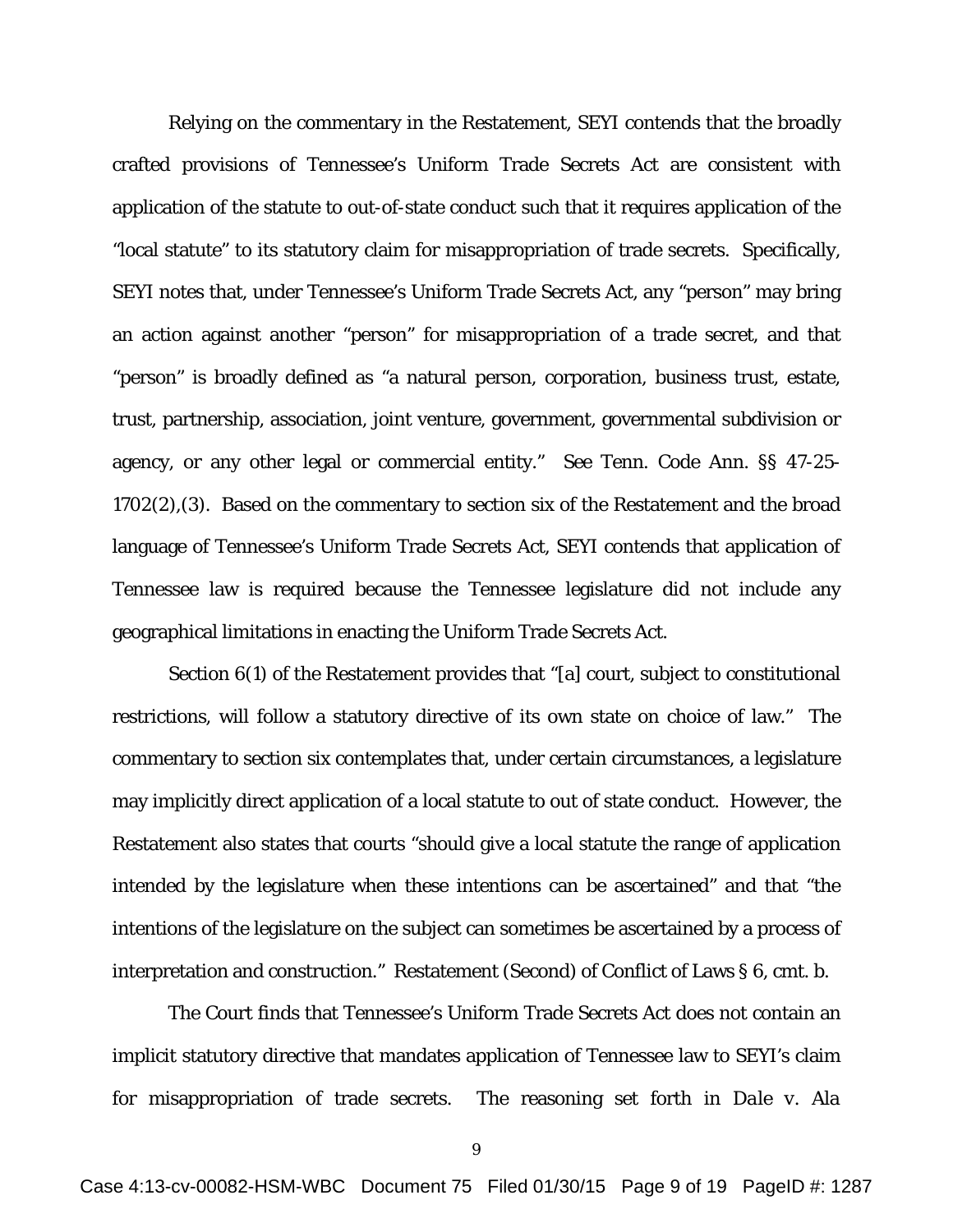*Acquisitions I, LLC*, 434 F. Supp. 2d 423, 432 (S.D. Miss. 2006), is instructive. In *Dale*, plaintiffs alleged that defendants engaged in a scheme to defraud certain insurance companies. *Id*. at 427. One of the defendants argued that even if it could be considered a negligent participant in the fraudulent scheme, fault had to be apportioned to certain insurance regulators who could have stopped the fraudulent transactions. *Id*. at 427-28. Whether apportionment was available, however, was contingent on whether Mississippi or New York law applied. *Id*. In arguing that Mississippi law applied, defendant argued that the Mississippi legislature included a statutory directive regarding choice of law on the issue of apportionment of fault because Miss. Code Ann. § 85-5-7 provides that apportionment is available "in any civil action based on fault." *Id*. at 431-32. The district court rejected defendant's argument that the phrase "in any civil action" amounted to a legislative directive, explaining that "generic, prefatory language . . . is not considered sufficient to establish a statutory directive on choice of law." *Id*. at 432.

 Like the "general, prefatory language" employed in Mississippi's apportionment statute, broadly crafted definitions and the lack of explicit geographical limitations on the scope of application are an insufficient basis upon which to rest a conclusion that the Tennessee Uniform Trade Secrets Act contains an implicit legislative directive regarding choice of law. Accordingly, the Court finds that Tennessee's Uniform Trade Secrets Act does not contain a legislative directive mandating application of Tennessee law to SEYI's statutory claim for misappropriation of trade secrets. *See also State ex rel. Smith v. Early*, 934 S.W.2d 655, 657-58 (Tenn. Ct. App. 1996) (holding that Tenn. Code Ann. § 36-5-207(a) constitutes statutory choice of law directive as applied to claims for child support); *Timoshchuk v. Long of Chattanooga Mercedes-Benz*, 2009 WL 3230961, at \* 9 (Tenn. Ct. App. 2009) (applying "most significant relationship" choice of law analysis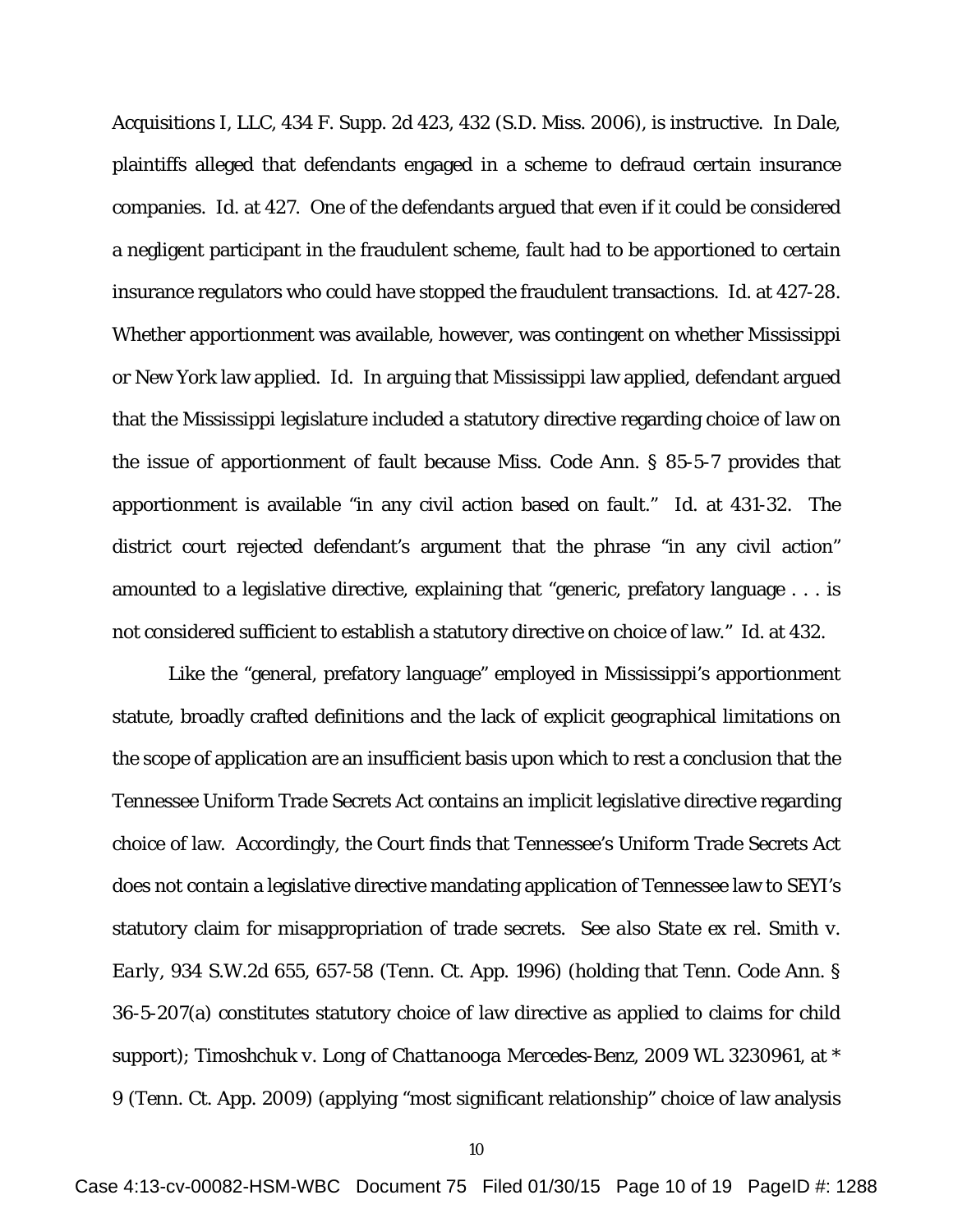to statutory claim for violation of the Tennessee Consumer Protection Act without analyzing whether there was a legislative directive on choice of law); *In re Skelaxin (Metaxalone) Antitrust Litig.*, 299 F.R.D. 555, 582 (E.D. Tenn. 2014).

 In the absence of a statutory directive, Tennessee courts must look to the factors provided in the Restatement (Second) of Conflict of Laws § 145 in order to determine whether Tennessee or California law should apply in this action. Pursuant to section 145, "the law of the state where the injury occurred will be applied unless some other state has a more significant relationship to the litigation." *Montgomery v. Wyeth,* 580 F.3d 455, 459-60 (6th Cir. 2009). Tennessee adopted this position "because generally the law of the state where the injury occurred will have the most significant relationship to the litigation." *Id*. Thus, the most significant relationship "provides a 'default' rule whereby trial courts can apply the law of the place where the injury occurred when each state has an almost equal relationship to the litigation." *Id*. "Contacts to be considered in determining which state has the most significant relationship include (1) the place where the injury occurred, (2) the place where the conduct causing the injury occurred, (3) the domicile, residence, nationality, place of incorporation and place of business of the parties, and (4) the place where the relationship, if any, between the parties is centered."4 *Id*. (*quoting* Restatement (Second) Conflict of Laws § 145(2)).

 Applying these factors to the facts of the instant case, the Court finds that California law governs SEYI's tort claims against Stamtec. The alleged injury, Stamtec's

<sup>4</sup> These contacts are "to be taken into account in applying the principles of § 6 to determine the law applicable to an issue." Section 6(2) of the Restatement provides that the factors relevant to the choice of the applicable rule of law include: (a) the needs of the interstate and national systems, (b) the relevant policies of the forum, (c) the relevant policies of the other interested states and the relative interests of those states in determination of the particular issue, (d) the protection of justified expectations, (e) the basic policies underlying the particular field of law, (f) certainty, predictability and uniformity of result, and (g) ease in the determination and application of the law to be applied.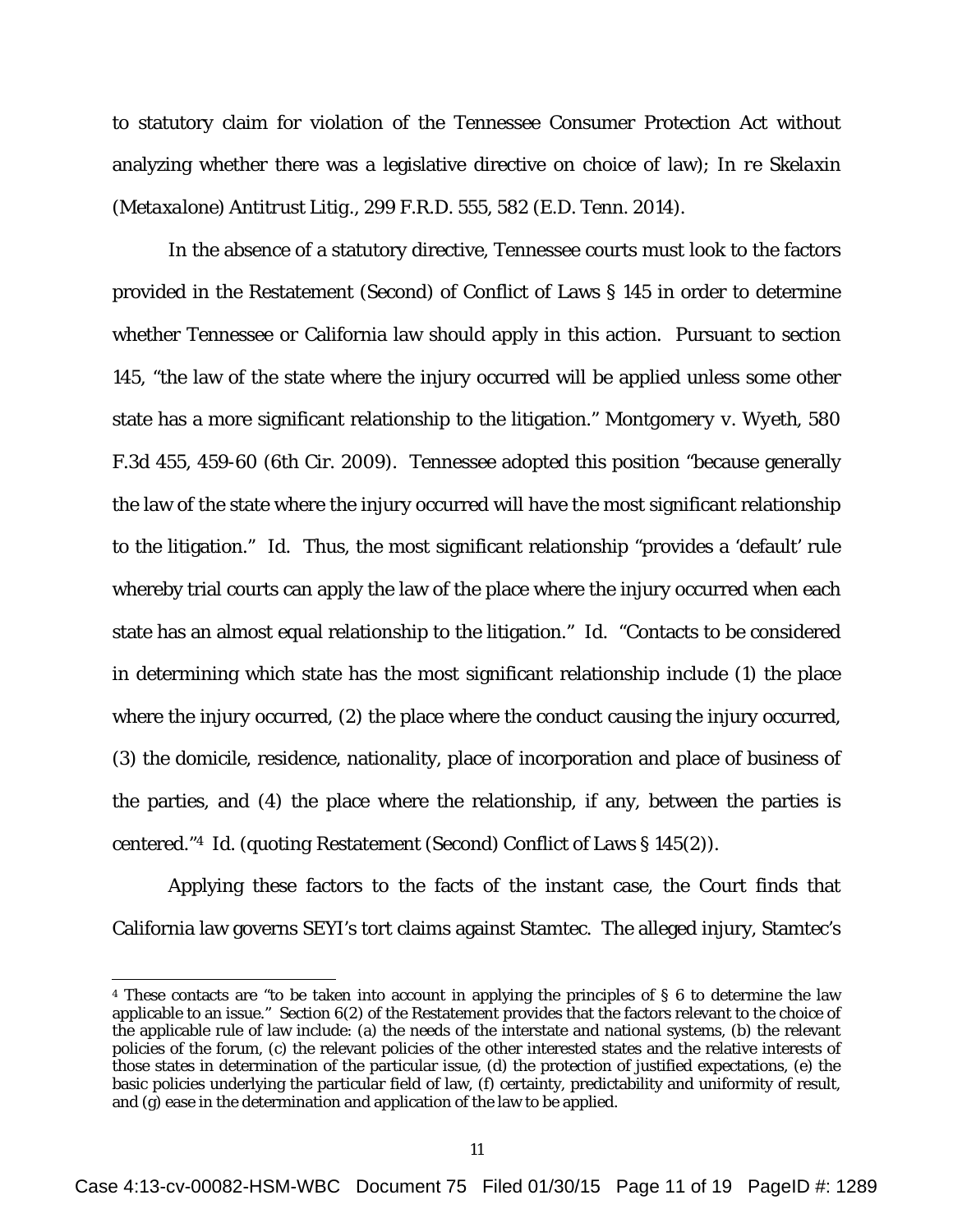intrusion into SEYI's ACT database through Chase and SSI, is presumed to have taken place at SEYI's principal place of business in California.5 *See Avery Dennison Corp. v. Juhasz*, 924 F. Supp. 2d 893, 898-99 (N.D. Ohio 2013) (applying Restatement choice of law analysis and finding that the place of injury on a claim for misappropriation of trade secrets is the plaintiff's principal place of business); *see also Salton, Inc. v. Philips Domestic Appliances and Personal Care B.V.*, 391 F.3d 871, 879 (7th Cir. 2004) ("[I]n a case such as this in which a company is complaining of a misappropriation of trade secrets [the place of injury] would be – one might suppose – the site of the company's principal place of business."). Additionally, Chase, a person living in California, and his corporation, SSI, allegedly caused this injury.6 The remaining factors do not favor application of either Tennessee or California law. SEYI is a California corporation with its principal place of business in California. (Doc. 1 at 1; Doc. 45-1 at 1; Doc. 50 at 10). Conversely, Stamtec is a Tennessee corporation with its principal place of business in Tennessee. (Doc. 1 at 1; Doc. 45-1 at 2). "The parties' domicile or residence will usually carry little weigh of itself unless all of the parties reside in a single state." *Wayland v. Peters*, 1997 WL 776338, at \*2 (Tenn. Ct. App. Dec. 17, 1997) (*citing* Restatement (Second) Conflict of Laws § 145(2), cmt. e)). Further, there is no relationship between the parties apart from the present lawsuit and the fact that they are competitors in selling stamping presses.

<sup>&</sup>lt;sup>5</sup> The only evidence submitted regarding the location of the ACT database is contained in the Second Declaration of Lanny Griffin (Doc. 63-1) which this Court has excluded from consideration in ruling on the motions presently before it. Because SEYI has failed to timely present evidence regarding the actual location of SEYI's ACT database, the Court will not infer that SEYI's ACT database is located in Tennessee based solely on the statement in Lanny Griffin's initial declaration that SEYI runs its sales operation from Tullahoma, Tennessee. (*See* Doc. 57 at 16).

<sup>6</sup> Although not supported by evidence in the record, neither party appears to dispute that Chase lived in California at the time of the alleged injuries. (*See* Doc. 45 at 3; Doc. 50 at 10; Doc. 52 at 9; Doc. 57 at 2).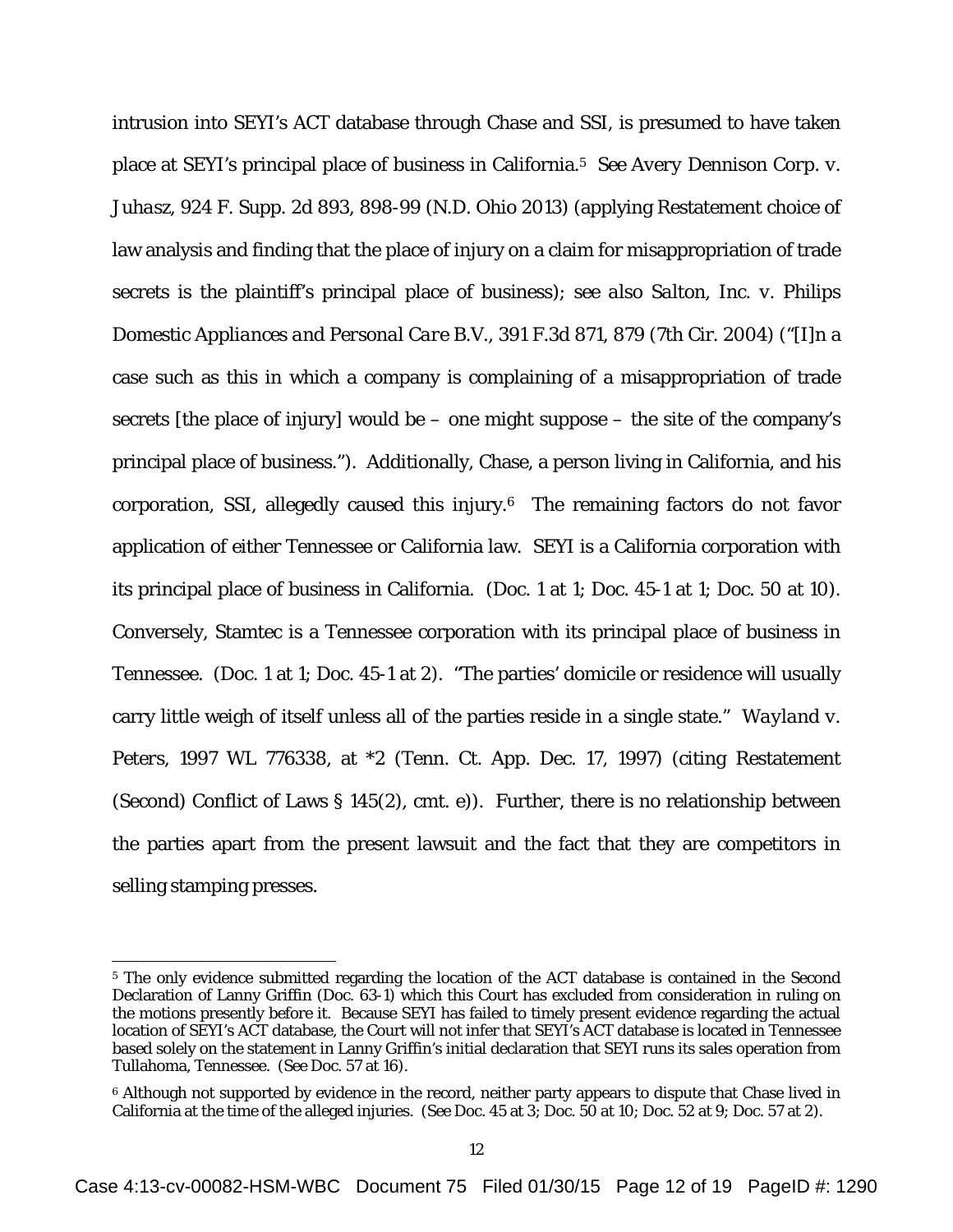Moreover, the general principles provided in section six of the Restatement also weigh in favor of applying California law to SEYI's tort claims. California has a strong interest in protecting its corporate citizens from harm and in regulating the conduct of tortfeasors within its borders. This interest outweighs Tennessee's interest in having its law apply to all torts committed by its citizens, no matter where the injury may have occurred. Further, Tennessee has a lesser interest in protecting the rights of a California citizen injured in California. *See Inventory Locator Service, LLC v. Partsbase, Inc.*, 2005 WL 2179185, at \*5 (W.D. Tenn. Sept. 6, 2005). Accordingly, because California law applies, the Court will **GRANT** Stamtec's Motion (Doc. 51) to the extent it seeks a determination that California law applies to SEYI's tort claims.

#### **b. Applicability of California Code of Civil Procedure § 2019.210**

 Even though the Court has determined that California law applies to SEYI's tort claims against Stamtec, that does not end the Court's inquiry with regard to whether SEYI is obligated to comply with the requirements set forth in section 2019.210 of the California Code of Civil Procedure. Generally, when questions of state law are raised in federal court, the federal court applies the state's substantive law, but federal procedural law. *Erie R. Co. v. Tompkins*, 304 U.S. 64, 78 (1938). However, "the line between 'substance' and 'procedure' shifts as the legal context changes." *Hanna v. Plumer*, 380 U.S. 460, 471 (1965). The determination of whether a particular rule is substantive or procedural requires the court to consider whether the state rule conflicts with an applicable federal rule. *Id*. If there is a conflict, the federal rule prevails. *Id*. If there is not a conflict, the court then looks to the question of whether the failure to apply the state rule would significantly affect the outcome of the litigation or forum-shopping incentives. *Id*. at 468.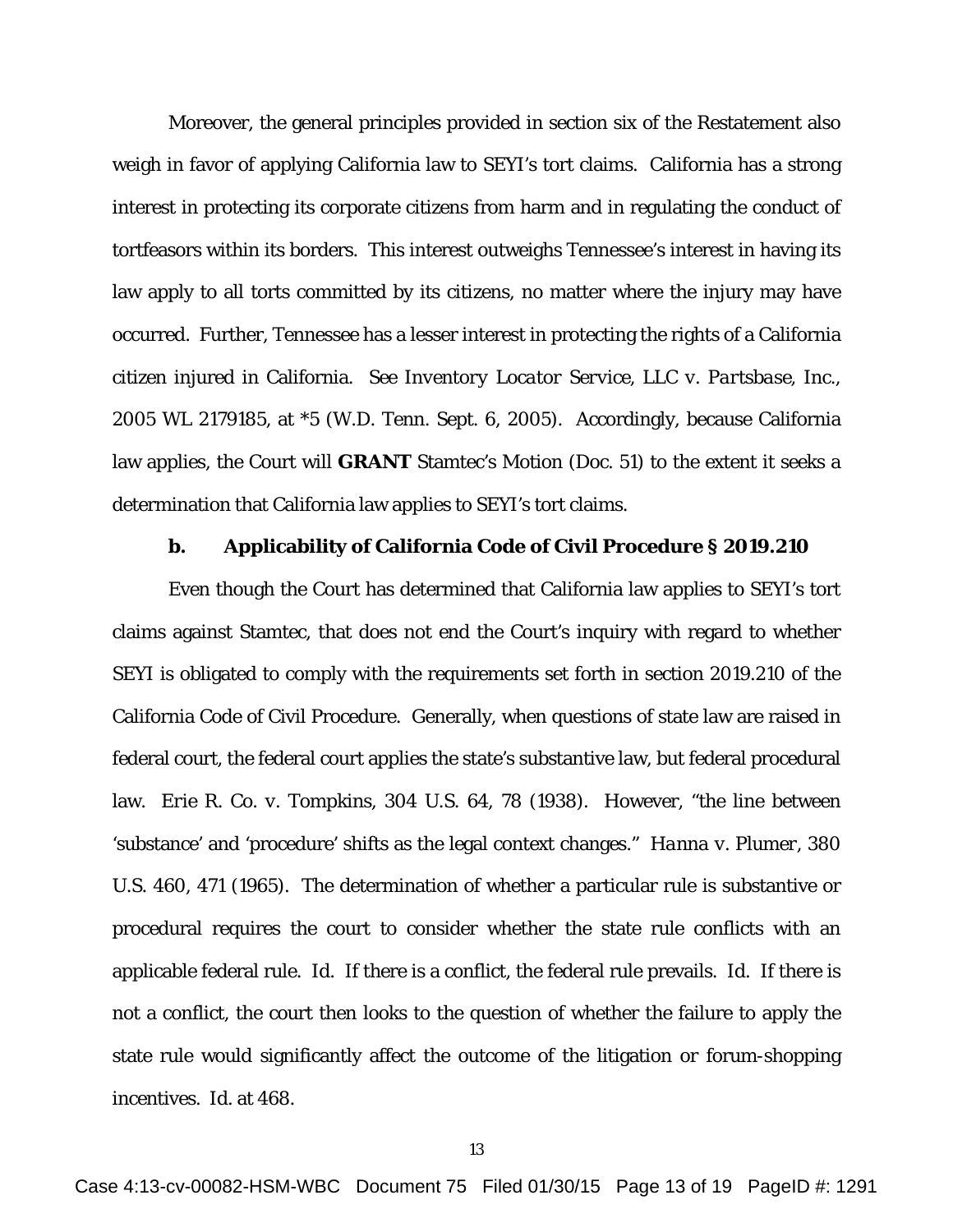In this case, however, the Court need not decide whether section 2019.210 is procedural or substantive or whether it applies in federal courts sitting in diversity because the Court finds that SEYI has identified the trade secrets at issue with reasonable particularity in its Complaint.<sup>7</sup> The California Court of Appeal has interpreted "reasonable particularity" to include enough detail so that the defendant is able to learn the boundaries of the alleged trade secret in order to investigate defenses. *Vasanova, Inc. v. Grunwald*, 2012 WL 4119970, at \*2-\*3 (N.D. Cal. Sept. 18, 2012) (citing *Brescia v. Angelin*, 90 Cal. Rptr. 3d 842 (Cal. Ct. App. 2009). The statute, however, "does not create a procedural device to litigate the ultimate merits of the case – that is, to determine as a matter of law on the basis of evidence presented whether the trade secret actually exists." *Id*.

"Reasonable particularity" mandated by section 2019.210 does not mean that the party alleging misappropriation has to define every minute detail of its claimed trade secret at the outset of the litigation. Nor does it require a discovery referee or trial court to conduct a miniature trial on the merits of a misappropriation claim before discovery may commence. Rather, it means that the plaintiff must make some showing that is reasonable, i.e., fair, proper, just and rational, under all of the circumstances to identify its alleged trade secret in a manner that will allow the trial court to control the scope of subsequent discovery, protect

<sup>7</sup> To date, no federal court of appeals – including the United States Court of Appeals for the Ninth Circuit which sits in California – has decided whether section 2019.210 applies to actions in federal court. Federal district courts that have considered this issue have reached differing conclusions. *See, e.g.*, *Social Apps, LLC v. Zynga, Inc.*, 2012 WL 2203063 (N.D. Cal. June 14, 2012) (finding that section 2019.210 does not conflict with the Federal Rules of Civil Procedure and that application to trade secret claims filed in federal court avoids improper incentives for choosing a federal forum); *Gabriel Technologies Corp. v. Qualcomm, Inc.*, 2012 WL 849167 (S.D. Cal. Mar. 13, 2012) (applying *Erie* and *Hanna* to find that section 2019.210 should be applied in federal courts); *Hilderman v. Enea TekSci, Inc.*, 2010 WL 143440 (S.D. Cal. Jan. 8, 2010) (finding that section 2019.210 conflicts with Rule 26 of the Federal Rules of Civil Procedure); *Funcat Leisure Craft, Inc. v. Johnson Outdoors, Inc.*, 2007 WL 273949 (E.D. Cal. Jan. 29, 2007) (finding that even if the Federal Rules of Civil Procedure do not directly address a particular matter of discovery procedure, the court is not free to adopt bits and pieces civil procedure discovery rules of the various states); *see also Computer Econ., Inc. v. Gartner Grp., Inc.*, 50 F. Supp. 2d 980 (S.D. Cal. 1999); *Proven Methods Seminars, LLC v. Am. Grants & Affordable Housing Institute*, 2008 WL 282347 (E.D. Cal. Jan. 31, 2008); *Advante Int'l Corp. v. Mintel Learning Tech.*, 2006 WL 3371576 (N.D. Cal. Nov. 21, 2006).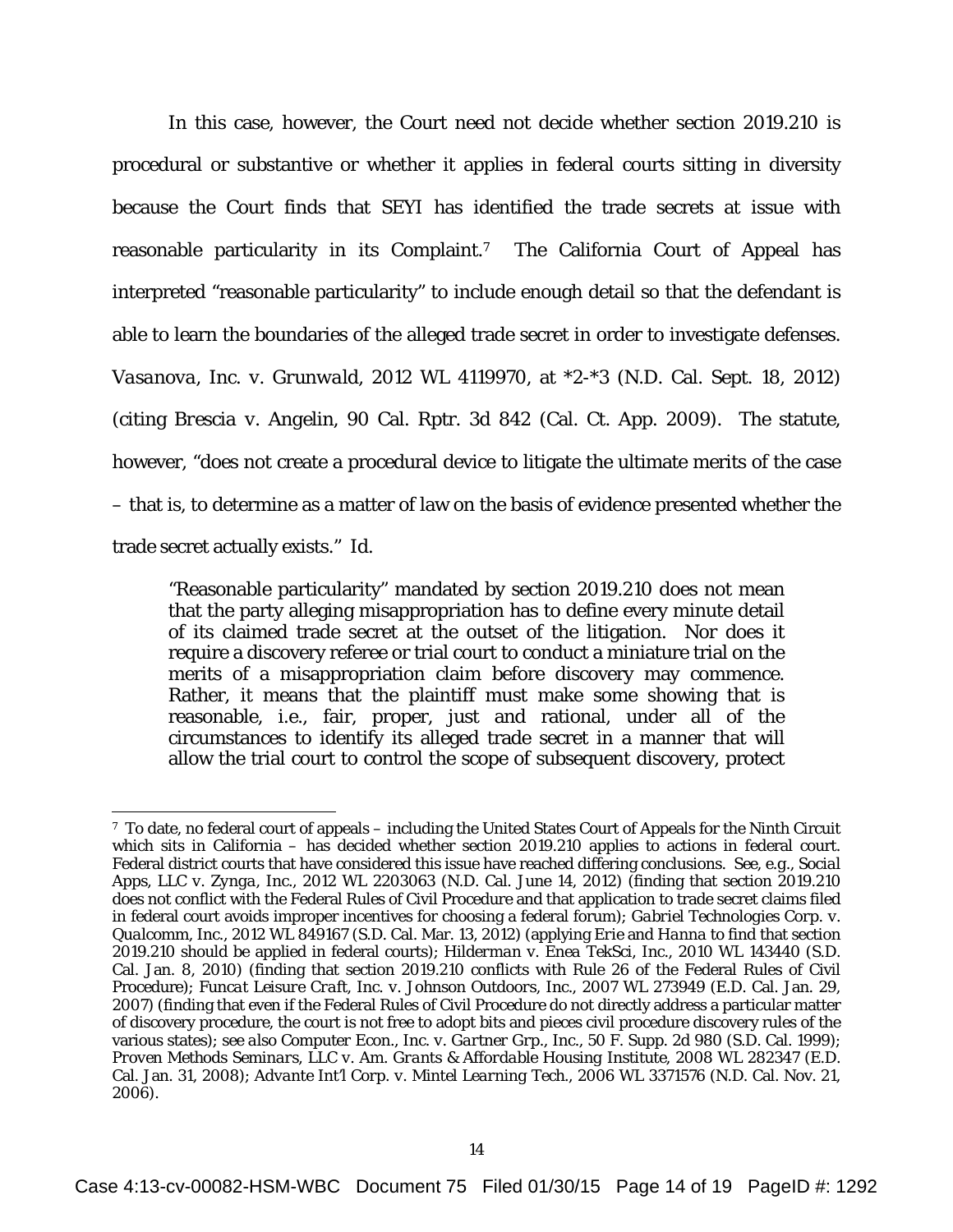all parties' proprietary information, and allow them a fair opportunity to present their best case or defense at a trial on the merits.

*Brescia* 90 Cal. Rptr. 3d at 848-49 (Cal. Ct. App. 2009) (citing *Advanced Modular Sputtering, Inc. v. Superior Ct.*, 33 Cal. Rptr. 3d 901 (Cal. Ct. App. 2005)). While "[t]he degree of 'particularity' that is 'reasonable' will differ, depending on the alleged trade secrets at issue in each case," trade secret designation is "to be liberally construed, and reasonable doubts regarding its adequacy are to be resolved in favor of allowing discovery to go forward." *Id*.

 SEYI's Complaint alleges that Stamtec, by and through Chase and SSI, obtained SEYI's trade secrets by accessing its ACT database. Specifically, SEYI alleges that Stamtec accessed SEYI's ACT database which collected information regarding: (1) "actual and potential customers, including names and contact information, emails and other communications with SEYI clients, notes of oral communication with SEYI clients and prospects, and inter-office and intra-office emails concerning the needs and desires of SEYI clients and prospects"; and (2) "SEYI products and services, including prices, costs, future plans, business affairs trade secrets, technical information, customer lists, proposals, and purchase orders." (Doc. 1 at 2-3). The Court finds that SEYI's Complaint provides "enough detail so that the defendant is able to learn the boundaries of the alleged trade secret[s] in order to investigate defenses" and "will allow the trial court to control the scope of subsequent discovery." Because identification of trade secrets is "to be liberally construed, and reasonable doubts regarding its adequacy are to be resolved in favor of allowing discovery to go forward," the Court finds that, to the extent section 2019.210 is applicable to a federal court sitting in diversity, SEYI has identified the trade secrets at issue with reasonable particularity such that discovery may proceed.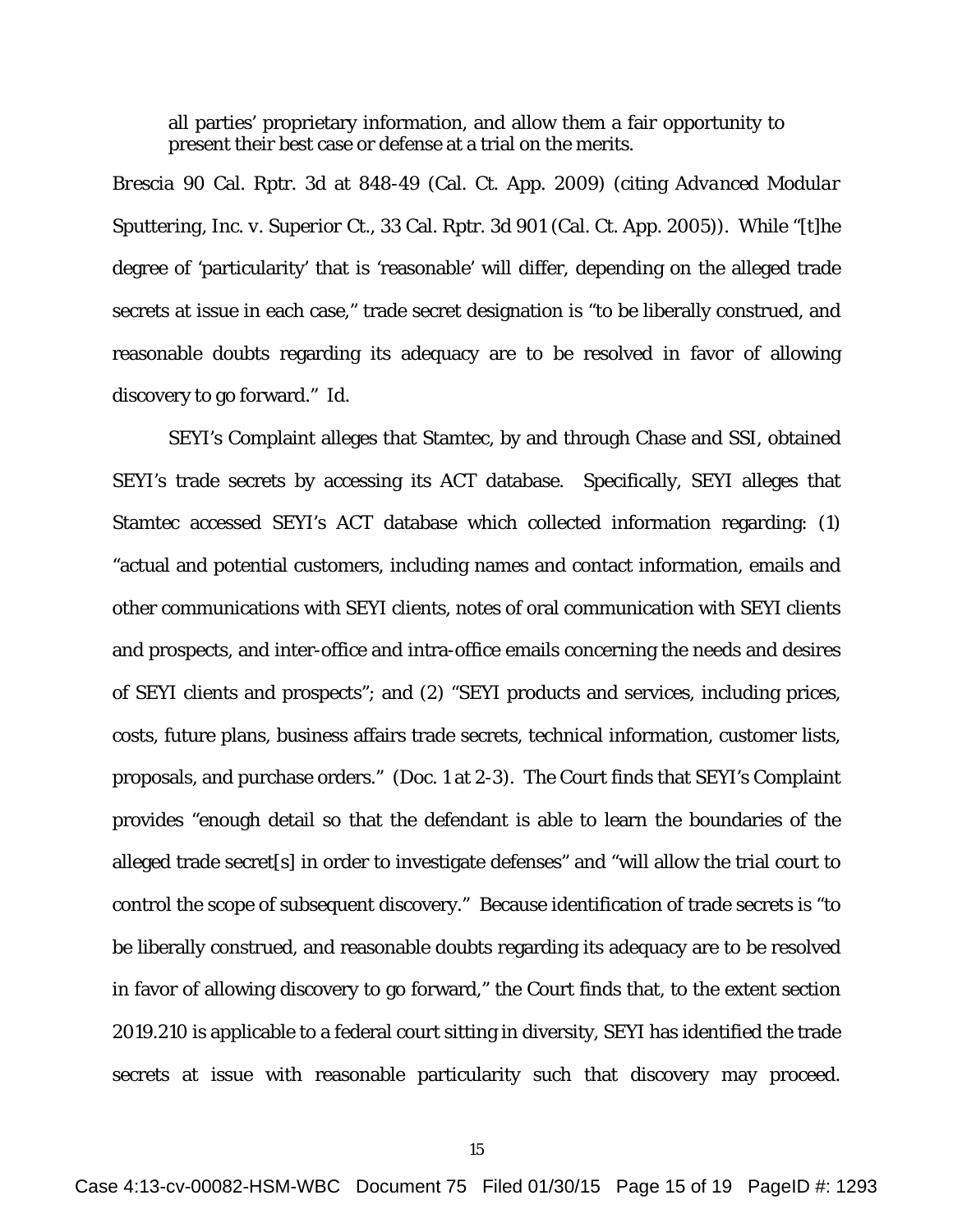Accordingly, SEYI's Motion to Determine the Applicability of California Rule of Civil Procedure § 2019.210 will be **DENIED AS MOOT** as the Court has found that, to the extent section 2019.210 is applicable, SEYI has met its obligations under the statute.

#### **c. Stamtec's Motion to Dismiss (Doc. 51)**

In addition to arguing that California law should apply to SEYI's claims, Stamtec argues that SEYI's claim for misappropriation of trade secrets should be dismissed because SEYI failed to comply with section 2019.210. Because the Court has found that SEYI has complied with the requirements of section 2019.210, Stamtec's motion to dismiss SEYI's claim for misappropriation of trade secrets will be **DENIED**.8 Stamtec also argues that SEYI's claims for interference with business relations and conspiracy should be dismissed because they are preempted by California's Uniform Trade Secrets Act.

 The Federal Rules of Civil Procedure provide, in relevant part, that all pleadings must contain "a short and plain statement of the claim showing that the pleader is entitled to relief." *See* Fed. R. Civ. P. 8(a)(2). While Rule 8(a) does not require plaintiffs to set forth detailed factual allegations, "it demands more than an unadorned, thedefendant-unlawfully-harmed-me accusation." *Ashcroft v. Iqbal*, 556 U.S. 662, 679 (2009). At a minimum, Rule 8(a) requires the plaintiff to "give the defendant fair notice of what the ... claim is and the grounds upon which it rests" – that is, Rule  $8(a)(2)$ "requires a 'showing,' rather than a blanket assertion, of entitlement to relief." *Bell Atlantic v. Twombly*, 550 U.S. 544, 555, 556 n.3 (2007). A motion to dismiss for failure

<sup>8</sup> Even assuming section 2019.210 governs actions in federal court, and even assuming that SEYI failed to comply with its requirements, section 2019.210 does not provide grounds for dismissing a trade secret claim at the pleading stage. *See Meggitt San Juan Capistrano, Inc. v. Yongzhong*, 575 Fed. App'x 801, 803 (9th Cir. 2014); *New Show Studios LLC v. Needle*, 2014 WL 2988271, at \*9 (C.D. Cal. June 30, 2014).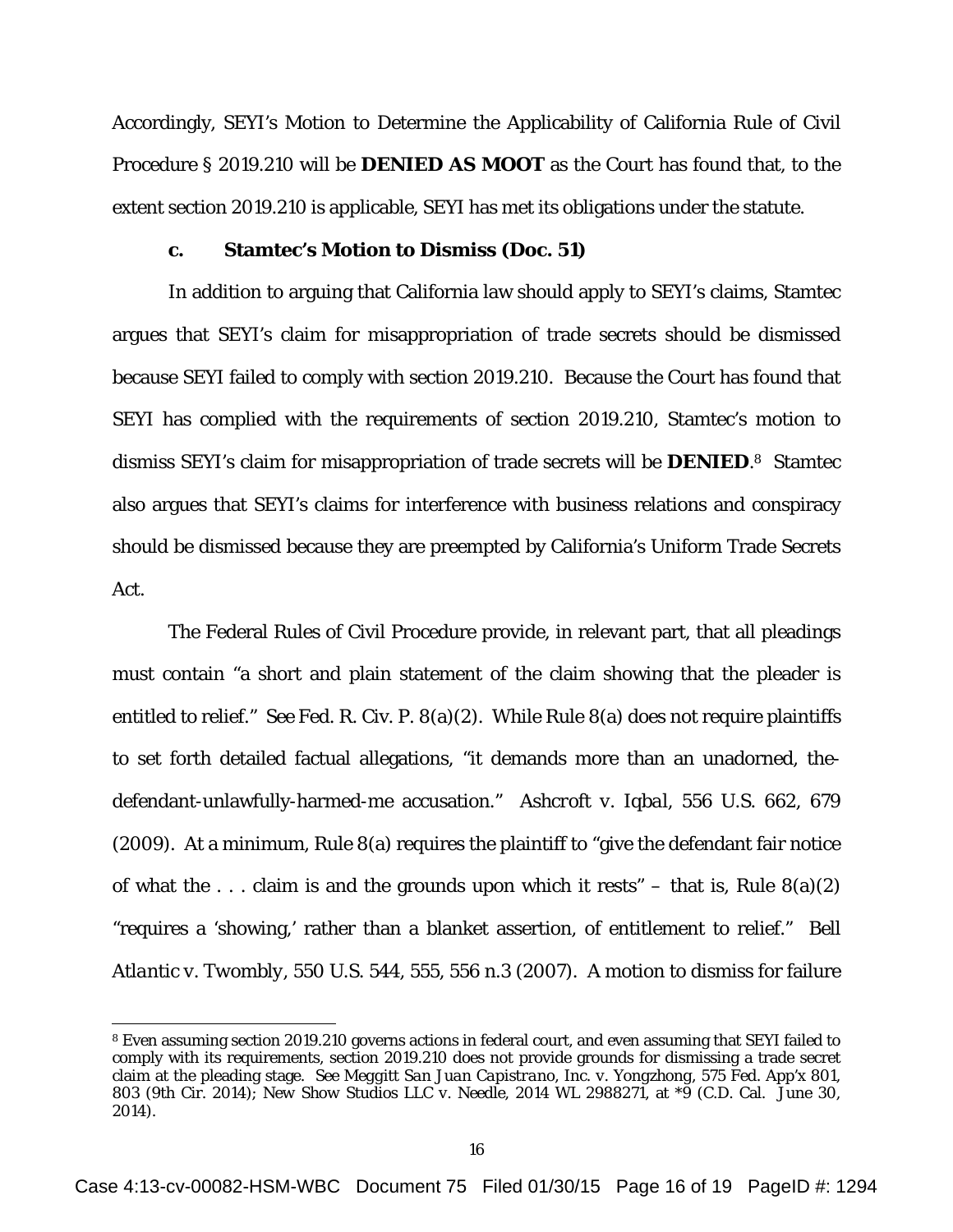to state a claim pursuant to Fed. R. Civ. P. 12(b)(6) is thus not a challenge to the plaintiff's factual allegations, but rather, a "test of the plaintiff's cause of action as stated in the complaint." *Flanory v. Bonn*, 604 F.3d 249, 252 (6th Cir. 2010).

 "[O]nly a complaint that states a plausible claim for relief survives a motion to dismiss." *Iqbal*, 556 U.S. at 679. "A claim has facial plausibility when the plaintiff pleads factual content that allows the court to draw the reasonable inference that the defendant is liable for the misconduct alleged." *Id*. at 678 (citing *Twombly*, 550 U.S. at 556). The reviewing court must determine not whether the plaintiff will ultimately prevail, but whether the facts permit the court to infer "more than the mere possibility of misconduct," which is "a context-specific task that requires the reviewing court to draw on its judicial experience and common sense." *Id*. at 679; *Twombly*, 550 U.S. at 570 (holding that a complaint is subject to dismissal where plaintiffs failed to "nudg[e] their claims across the line from conceivable to plausible"). Although the Court must take all of the factual allegations in the complaint as true, "[t]hreadbare recitals of the elements of a cause of action, supported by mere conclusory statements do not suffice," and a plaintiff's legal conclusions couched as factual allegations need not be accepted as true. *Iqbal*, 556 U.S. at 678; *see Fritz v. Charter Twp. of Comstock*, 592 F.3d 718, 722 (6th Cir. 2010). Therefore, to survive a motion to dismiss under  $12(b)(6)$ , plaintiff's "factual allegations must be enough to raise a right to relief above the speculative level on the assumption that all the allegations in the complaint are true." *Ass'n of Cleveland Fire Fighters v. City of Cleveland, Ohio*, 502 F.3d 545, 548 (6th Cir. 2007) (citing *Twombly*, 550 U.S. at 555).

 California's Uniform Trade Secrets Act provides the exclusive remedy for trade secret misappropriation under California law. *Ikon Office Solutions, Inc. v. Rezente*,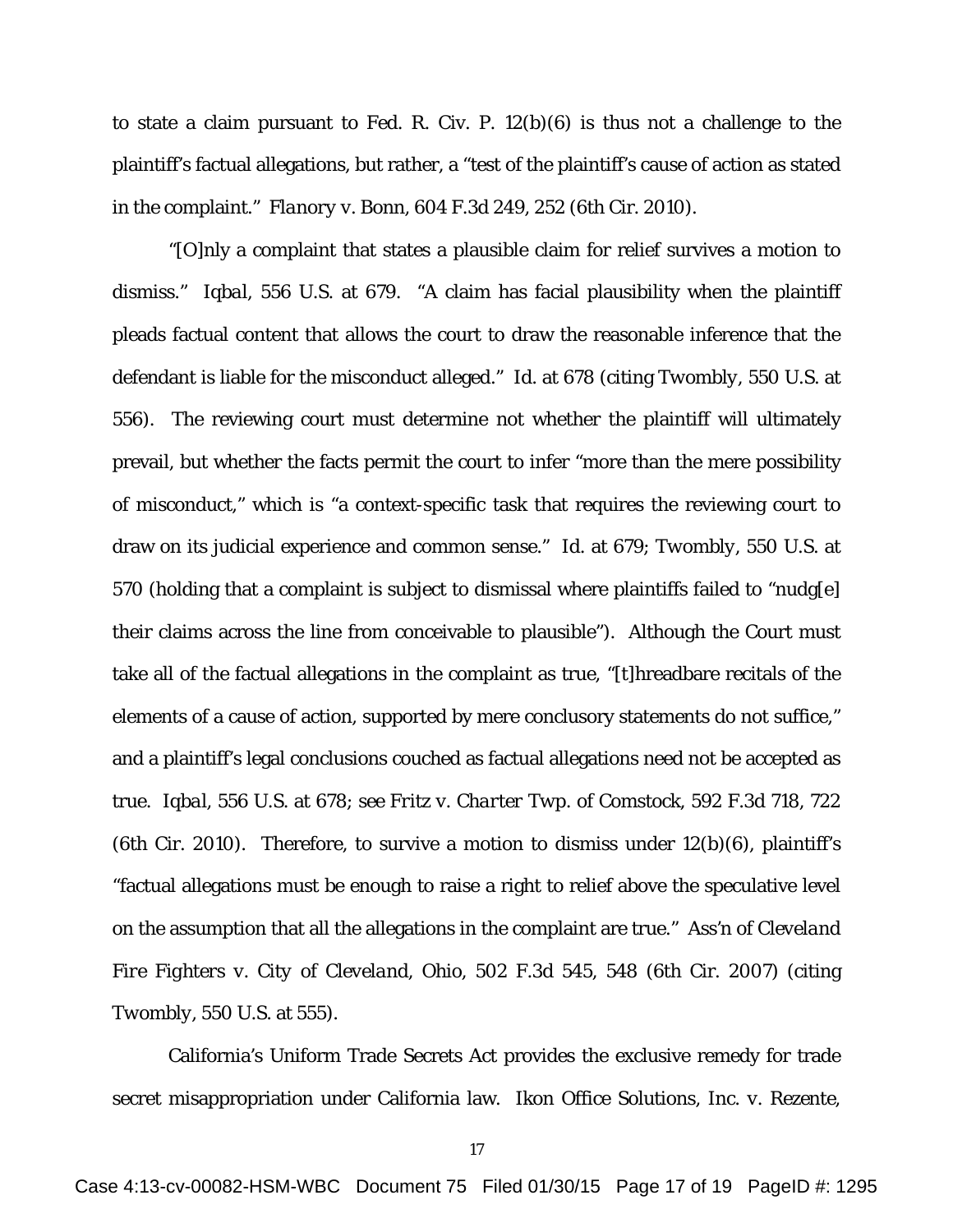2010 WL 5129293, at \*3 (E.D. Cal. Dec. 9, 2010) (*citing Silvaco Data Sys. v. Intel Corp.*, 109 Cal. Rptr. 3d 27 (Cal. Ct. App. 2010). California's Uniform Trade Secrets Act therefore preempts all claims that are "based on the same nucleus of facts as the misappropriation of trade secrets claim for relief."9 *Id*. (*quoting K.C. Multimedia, Inc. v. Bank of Am. Tech. & Operations, Inc.*, 90 Cal. Rptr. 3d 247 (Cal. Ct. App. 2009). "In other words, preemption generally applies where there is no material distinction between the wrongdoing underlying the [trade secrets] claim and the [non-trade secrets] claim." *Id*.; *Gabriel Tech. Corp. v. Qualcomm, Inc.*, 2009 WL3326631, at \*11 (S.D. Cal. Sept. 3, 2009) ("The preemption inquiry for those causes of action not specifically exempted by § 3426.7(b) focuses on whether other claims are no more than a restatement of the same operative facts supporting trade secret misappropriation.").

 While SEYI's Complaint alleges how Stamtec, through Chase and SSI, misappropriated SEYI's trade secrets, SEYI's Complaint offers no allegations supporting its claims for interference with business relations and conspiracy that are materially distinct from its allegations regarding its claim for misappropriation of trade secrets. As alleged, SEYI's claims for interference with business relations and conspiracy are "based on the same nucleus of facts as the misappropriation of trade secrets claim" and, thus, are preempted under California's Uniform Trade Secrets Act. *See Rezente*, 2010 WL 5129293, at \*3; *Gabriel Tech. Corp.*, 2009 WL3326631, at \*12-\*13. Accordingly, Stamtec's Motion to Dismiss will be **GRANTED** and SEYI's claims for interference with business relations and conspiracy will be **DISMISSED**.

<sup>9</sup> However, California's Uniform Trade Secrets Act explicitly states that it does not preempt claims which are derived from "(1) contractual remedies, whether or not based upon misappropriation of a trade secret, (2) other civil remedies that are not based upon misappropriation of a trade secret, or (3) criminal remedies, whether or not based upon misappropriation of a trade secret." Cal. Civ. Code § 3426.7(b).